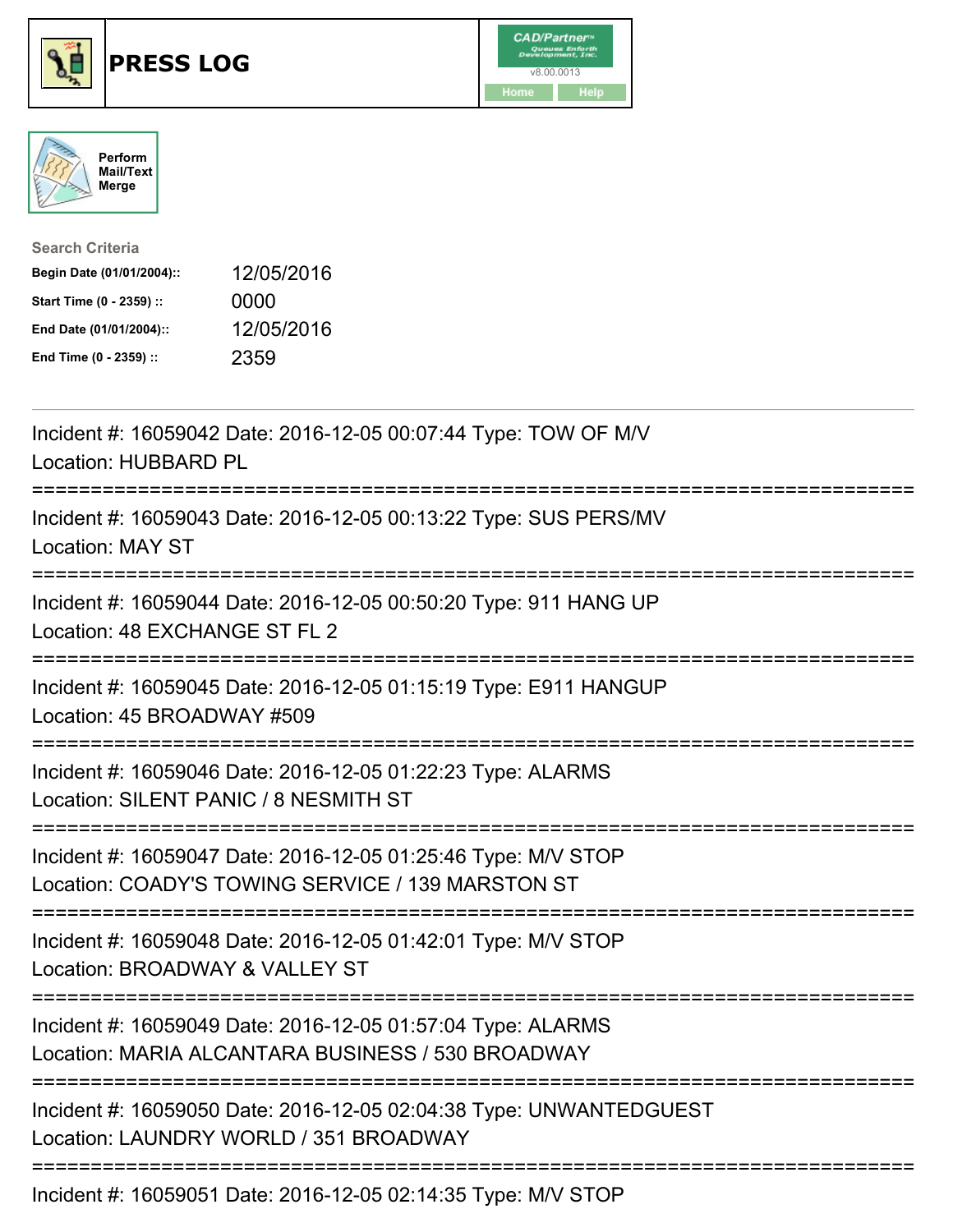| Location: LAWRENCE ST & METHUEN ST                                                                                                      |
|-----------------------------------------------------------------------------------------------------------------------------------------|
| Incident #: 16059052 Date: 2016-12-05 02:17:13 Type: M/V STOP<br>Location: ESSEX ST & MARGIN ST                                         |
| Incident #: 16059053 Date: 2016-12-05 02:18:12 Type: SPECIAL CHECK<br>Location: PARKER ST & SPRINGFIELD ST                              |
| Incident #: 16059054 Date: 2016-12-05 02:28:25 Type: SUS PERS/MV<br>Location: POLLO CIBOA / 157 LAWRENCE ST<br>:======================= |
| Incident #: 16059055 Date: 2016-12-05 02:33:35 Type: UNATENEDCHILD<br>Location: 315 PROSPECT ST                                         |
| Incident #: 16059056 Date: 2016-12-05 02:46:43 Type: BUILDING CHK<br>Location: 329 WINTHROP AV<br>.===================                  |
| Incident #: 16059057 Date: 2016-12-05 02:57:08 Type: M/V STOP<br>Location: ESSEX ST & WINTER ST                                         |
| Incident #: 16059058 Date: 2016-12-05 02:59:27 Type: SPECIAL CHECK<br>Location: 1 MILL ST                                               |
| Incident #: 16059059 Date: 2016-12-05 03:01:17 Type: M/V STOP<br>Location: MT VERNON ST & OAKLAND RD                                    |
| Incident #: 16059060 Date: 2016-12-05 03:03:54 Type: M/V STOP<br>Location: BROADWAY & CANAL ST                                          |
| Incident #: 16059061 Date: 2016-12-05 03:07:26 Type: BUILDING CHK<br>Location: SAM'S FOOD STORE / 389 BROADWAY                          |
| Incident #: 16059062 Date: 2016-12-05 03:21:57 Type: TOW/REPOSSED<br>Location: 53 S BOWDOIN ST                                          |
| Incident #: 16059063 Date: 2016-12-05 04:10:25 Type: ALARMS<br>Location: OLIVER SCHOOL / 183 HAVERHILL ST                               |
| Incident #: 16059064 Date: 2016-12-05 05:09:44 Type: ALARM/BURG<br>Location: EXPRESS SHIPPING / 13 NEWBURY ST                           |
| Incident #: 16059065 Date: 2016-12-05 05:30:56 Type: ALARMS                                                                             |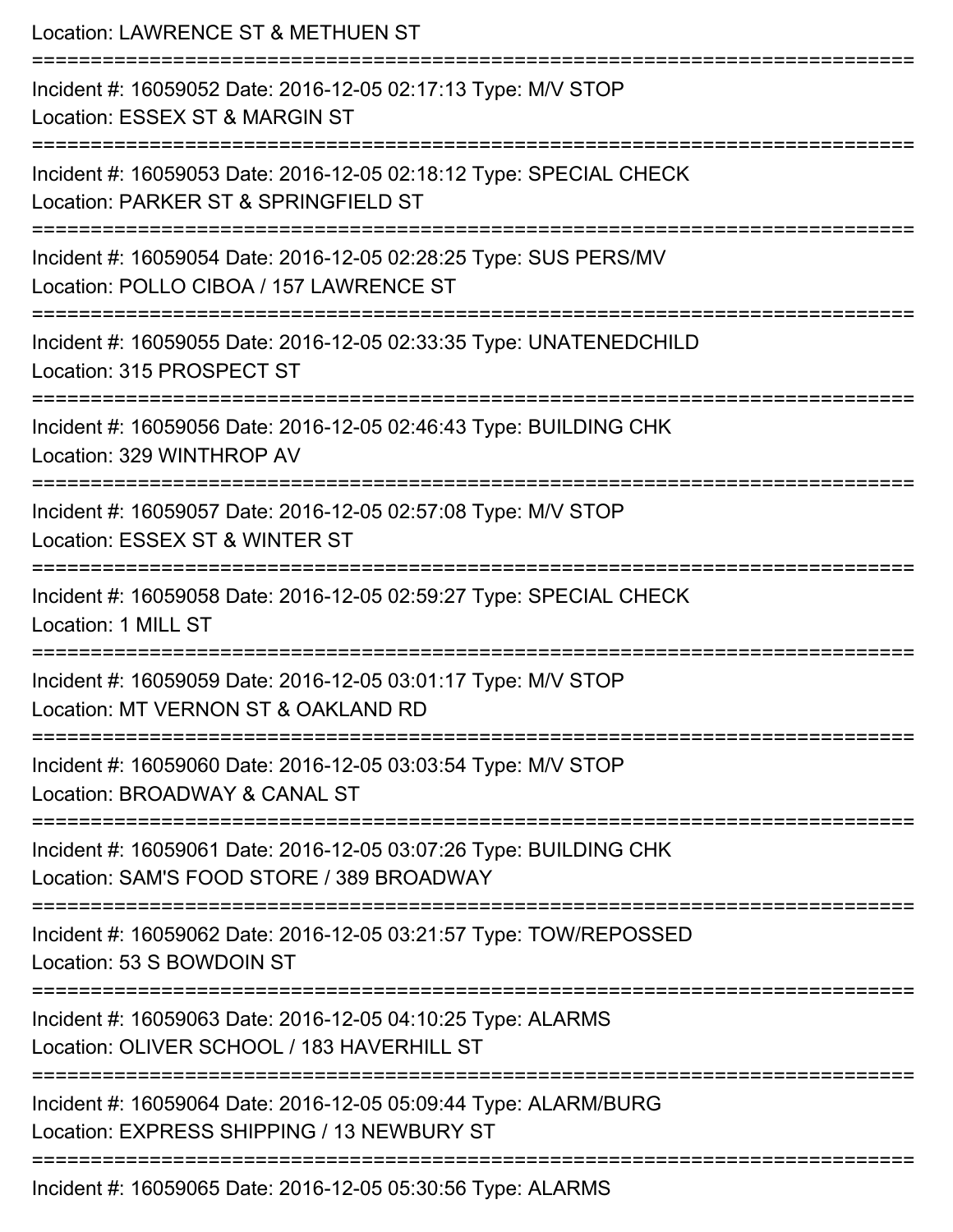| Incident #: 16059066 Date: 2016-12-05 05:36:55 Type: MAL DAMAGE<br>Location: 14 HIGHLAWN AV                 |
|-------------------------------------------------------------------------------------------------------------|
| Incident #: 16059067 Date: 2016-12-05 05:44:36 Type: M/V STOP<br>Location: LAWRENCE ST & PARK ST            |
| Incident #: 16059068 Date: 2016-12-05 05:48:03 Type: M/V STOP<br><b>Location: LAWRENCE &amp; BUNKERHILL</b> |
| Incident #: 16059069 Date: 2016-12-05 06:03:53 Type: SHOTS FIRED<br>Location: 78 FARNHAM ST                 |
| Incident #: 16059070 Date: 2016-12-05 06:18:50 Type: A&B PAST<br>Location: SUNNYSIDE DINER / 639 BROADWAY   |
| Incident #: 16059071 Date: 2016-12-05 06:39:35 Type: AUTO ACC/NO PI<br>Location: RT 495 NORTH & LOWER DECK  |
| Incident #: 16059072 Date: 2016-12-05 06:43:03 Type: NOISE ORD<br>Location: 192 BRUCE ST FL 1ST             |
| Incident #: 16059073 Date: 2016-12-05 06:47:03 Type: HIT & RUN M/V<br>Location: LOWELL ST & MILTON ST       |
| Incident #: 16059074 Date: 2016-12-05 06:56:20 Type: AUTO ACC/NO PI<br>Location: CANAL ST & MARSTON ST      |
| Incident #: 16059075 Date: 2016-12-05 07:02:57 Type: AUTO ACC/NO PI<br>Location: CANAL ST & MARSTON ST      |
| Incident #: 16059076 Date: 2016-12-05 07:06:26 Type: PARK & WALK<br>Location: BROADWAY                      |
| Incident #: 16059077 Date: 2016-12-05 07:07:43 Type: AUTO ACC/UNK PI<br>Location: MILTON ST & PEARL ST      |
| Incident #: 16059078 Date: 2016-12-05 07:16:14 Type: AUTO ACC/NO PI<br>Location: 132 MARGIN ST              |
| Incident #: 16059079 Date: 2016-12-05 07:18:35 Type: AUTO ACC/NO PI<br>MT UFBUON OT A QAIZI AN              |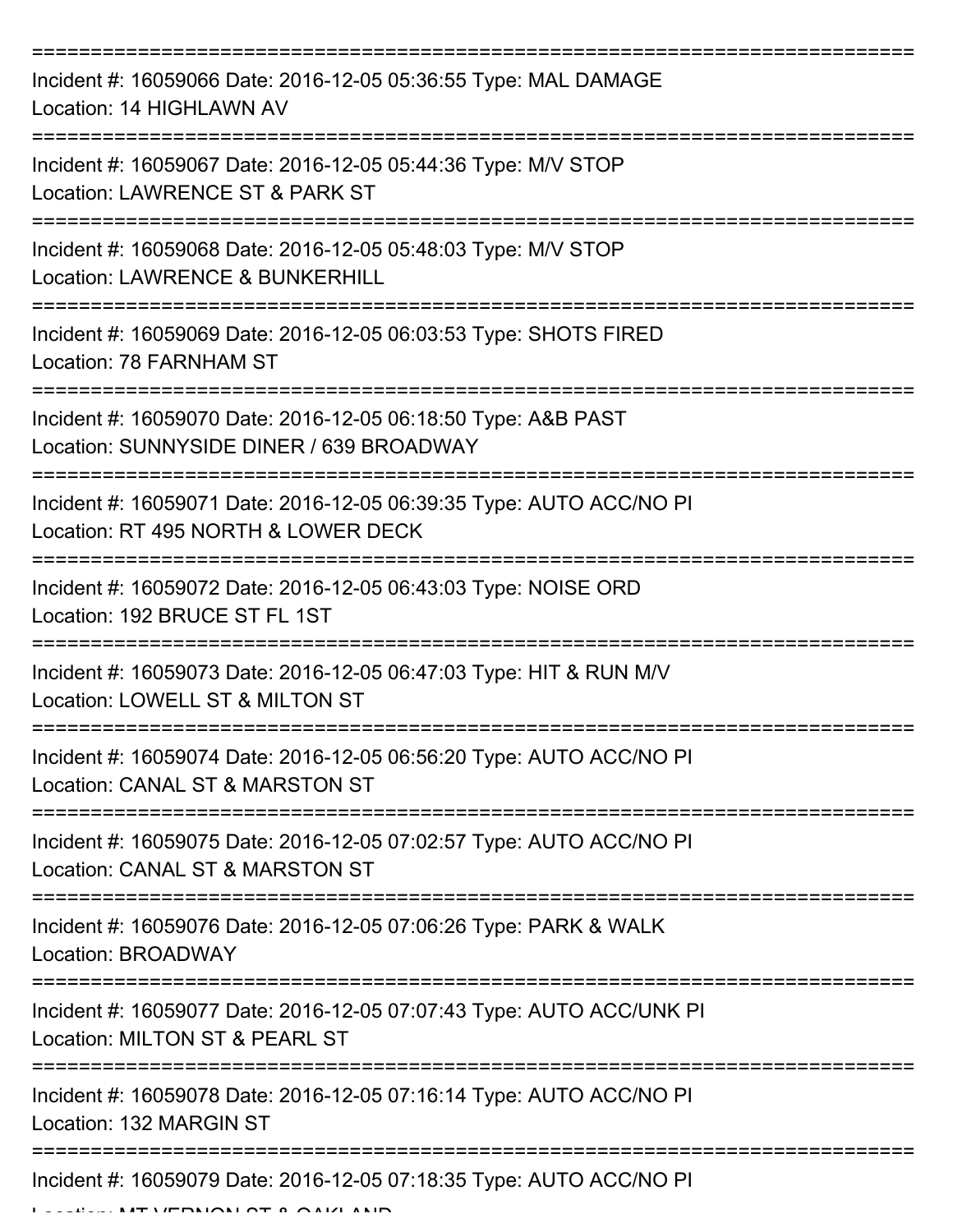| Incident #: 16059080 Date: 2016-12-05 07:19:42 Type: AUTO ACC/NO PI<br>Location: CEDAR ST & HAMPSHIRE ST   |
|------------------------------------------------------------------------------------------------------------|
| Incident #: 16059081 Date: 2016-12-05 07:27:48 Type: MV/BLOCKING<br>Location: 38 KENDALL ST                |
| Incident #: 16059082 Date: 2016-12-05 07:34:56 Type: AUTO ACC/UNK PI<br>Location: LOWELL ST & RIVERSIDE DR |
| Incident #: 16059083 Date: 2016-12-05 07:44:26 Type: MV/BLOCKING<br>Location: HANCOCK ST & MELROSE TER     |
| Incident #: 16059084 Date: 2016-12-05 07:46:43 Type: ALARMS<br>Location: SHOWCASE CINEMA / 6 CHICKERING ST |
| Incident #: 16059086 Date: 2016-12-05 07:51:09 Type: MV/BLOCKING<br>Location: 4 NEWTON ST                  |
| Incident #: 16059085 Date: 2016-12-05 07:51:15 Type: AUTO ACC/NO PI<br>Location: MANCHESTER ST & MAY ST    |
| Incident #: 16059087 Date: 2016-12-05 07:56:18 Type: AUTO ACC/NO PI<br>Location: 123 JACKSON ST            |
| Incident #: 16059088 Date: 2016-12-05 08:14:35 Type: AUTO ACC/NO PI<br>Location: GROVE ST & PROSPECT ST    |
| Incident #: 16059089 Date: 2016-12-05 08:18:45 Type: TOW OF M/V<br>Location: 15 ACTON ST                   |
| Incident #: 16059090 Date: 2016-12-05 08:20:25 Type: AUTO ACC/NO PI<br>Location: ALLSTON ST & WOODLAND ST  |
| Incident #: 16059091 Date: 2016-12-05 08:28:08 Type: AUTO ACC/NO PI<br>Location: 100 EVERETT ST            |
| Incident #: 16059092 Date: 2016-12-05 08:33:30 Type: MV/BLOCKING<br>Location: 13 LEROY AV                  |
| Incident #: 16059093 Date: 2016-12-05 08:34:47 Type: ABAND MV                                              |

Location: 7 KENT CT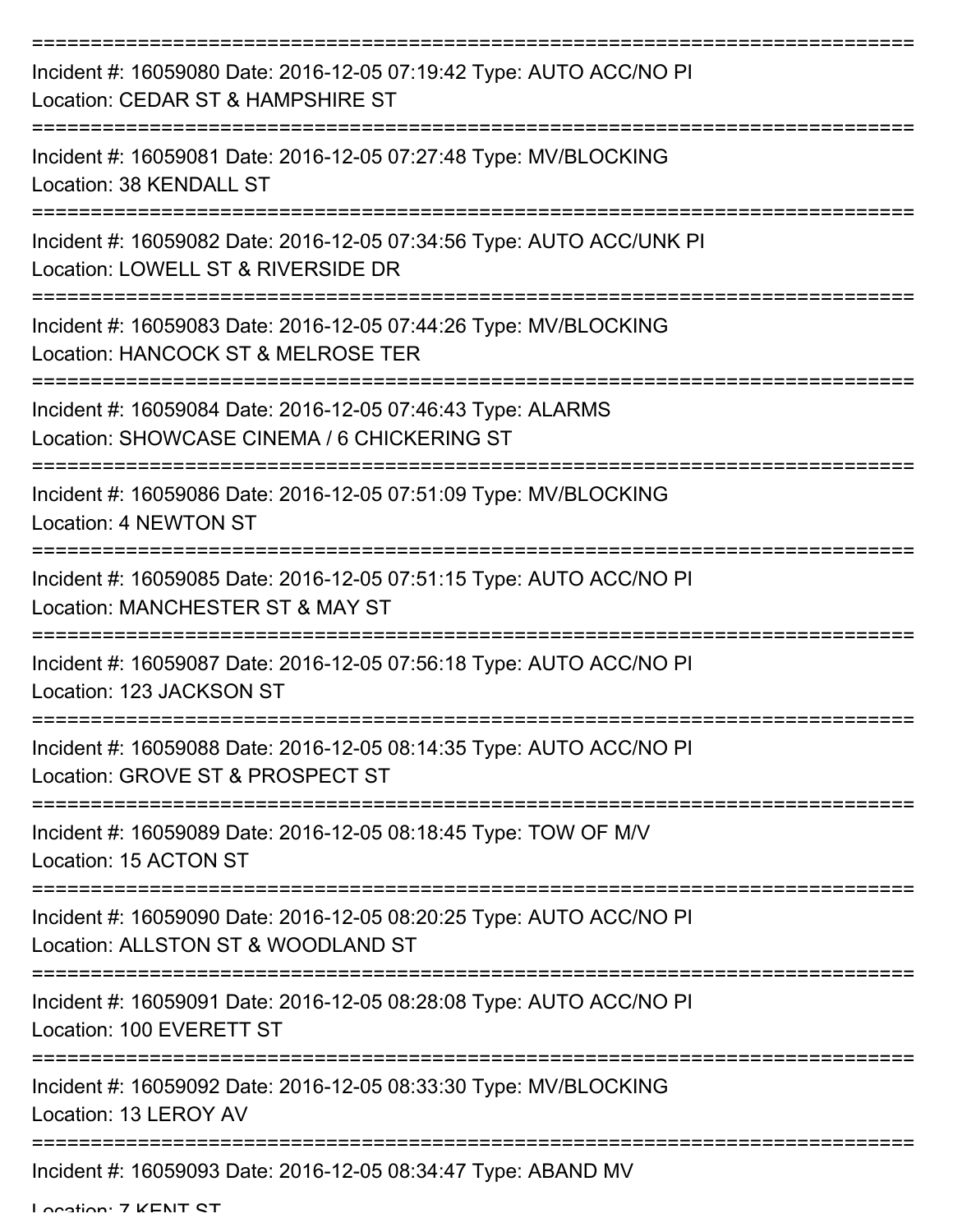| Incident #: 16059094 Date: 2016-12-05 08:36:28 Type: M/V STOP<br>Location: CANAL ST & MARSTON ST            |
|-------------------------------------------------------------------------------------------------------------|
| Incident #: 16059095 Date: 2016-12-05 08:38:43 Type: KEEP PEACE<br>Location: 112 MARSTON ST #105 FL 1       |
| Incident #: 16059096 Date: 2016-12-05 08:39:46 Type: TENANT PROB<br>Location: 44 BUTLER ST FL 3             |
| Incident #: 16059097 Date: 2016-12-05 08:50:16 Type: AUTO ACC/NO PI<br>Location: HIGHGATE ST & RESERVOIR ST |
| Incident #: 16059098 Date: 2016-12-05 08:50:38 Type: CK WELL BEING<br><b>Location: 11 MT VERNON ST</b>      |
| Incident #: 16059099 Date: 2016-12-05 09:52:38 Type: THREATS<br>Location: 86 S BROADWAY #RM 22              |
| Incident #: 16059100 Date: 2016-12-05 09:55:27 Type: CK WELL BEING<br>Location: 173 WALNUT ST               |
| Incident #: 16059101 Date: 2016-12-05 10:13:54 Type: MV/BLOCKING<br>Location: 14 TYLER ST                   |
| Incident #: 16059102 Date: 2016-12-05 10:15:55 Type: NOTIFICATION<br>Location: 39 BUSWELL ST                |
| Incident #: 16059103 Date: 2016-12-05 10:36:07 Type: INVESTIGATION<br><b>Location: RIVERVIEW PLACE</b>      |
| Incident #: 16059104 Date: 2016-12-05 10:41:19 Type: NOTIFICATION<br>Location: 18 SOUTH ST                  |
| Incident #: 16059105 Date: 2016-12-05 10:45:24 Type: 209A/SERVE<br>Location: 54 CAMBRIDGE ST                |
| Incident #: 16059106 Date: 2016-12-05 11:01:08 Type: DISTURBANCE<br>Location: 129 WATER ST FL 1ST           |
| Incident #: 16059107 Date: 2016-12-05 11:07:17 Type: MV/BLOCKING<br>Location: 125 OSGOOD ST                 |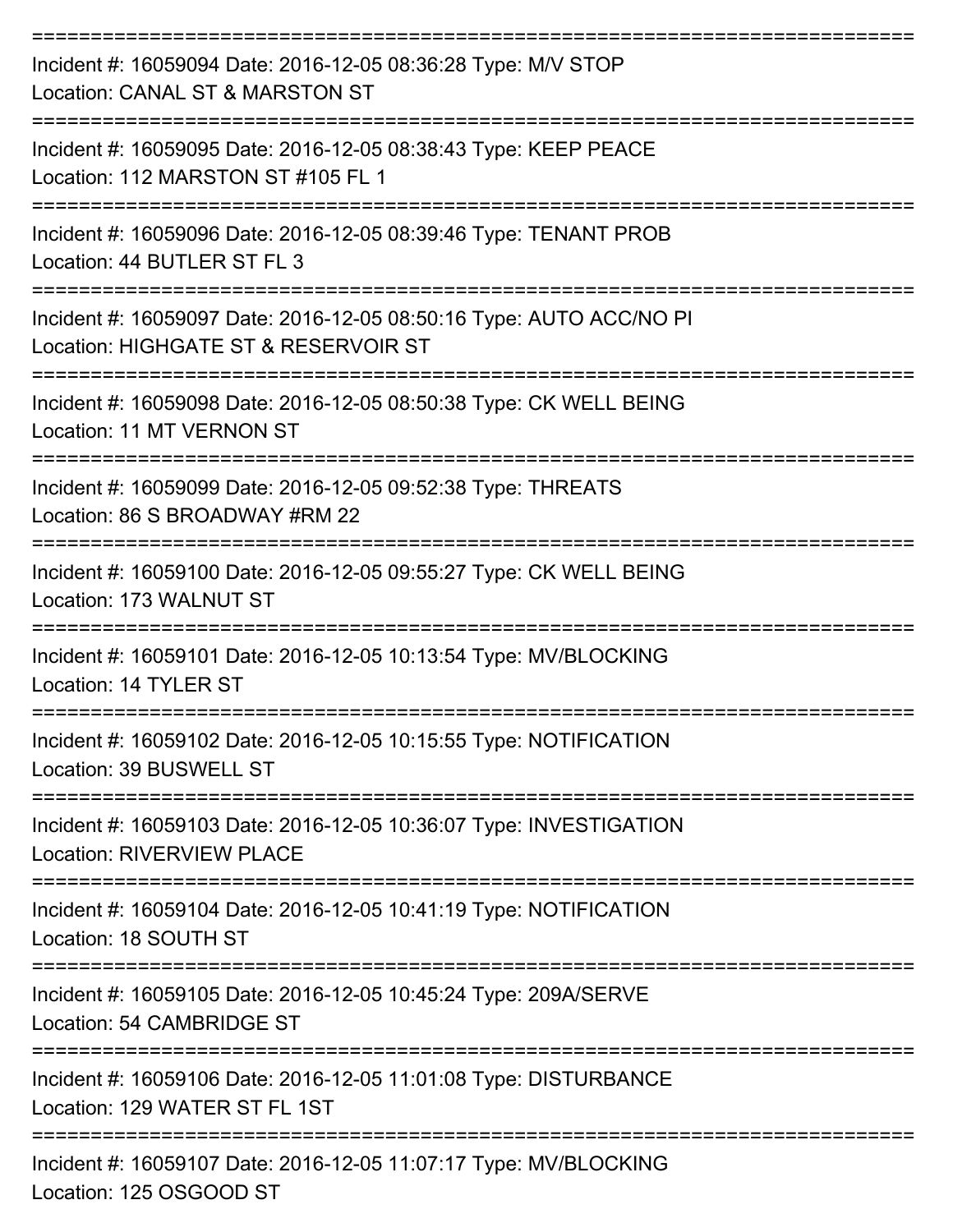| Incident #: 16059108 Date: 2016-12-05 11:15:35 Type: HIT & RUN M/V<br>Location: 49 WALNUT ST                                       |
|------------------------------------------------------------------------------------------------------------------------------------|
| Incident #: 16059109 Date: 2016-12-05 11:29:31 Type: M/V STOP<br>Location: 3 MELROSE ST                                            |
| Incident #: 16059110 Date: 2016-12-05 11:31:26 Type: THREATS<br>Location: GUILMETTE SCHOOL / 80 BODWELL ST                         |
| Incident #: 16059111 Date: 2016-12-05 11:34:01 Type: M/V STOP<br>Location: 77 BOXFORD ST                                           |
| Incident #: 16059112 Date: 2016-12-05 11:42:39 Type: DISTURBANCE<br>Location: AMESBURY ST & COMMON ST                              |
| Incident #: 16059113 Date: 2016-12-05 11:43:35 Type: A&B PAST<br>Location: 129 WATER ST FL 1STFL                                   |
| ===================================<br>Incident #: 16059114 Date: 2016-12-05 11:49:44 Type: M/V STOP<br>Location: 242 HAVERHILL ST |
| Incident #: 16059115 Date: 2016-12-05 11:50:33 Type: CK WELL BEING<br>Location: 11 MT VERNON ST                                    |
| Incident #: 16059116 Date: 2016-12-05 11:55:11 Type: GENERAL SERV<br>Location: 70 N PARISH RD                                      |
| Incident #: 16059117 Date: 2016-12-05 12:13:19 Type: INVESTIGATION<br>Location: 1 MILL ST                                          |
| Incident #: 16059119 Date: 2016-12-05 12:14:46 Type: SUS PERS/MV<br>Location: 37 STORROW ST                                        |
| Incident #: 16059118 Date: 2016-12-05 12:15:40 Type: MEDIC SUPPORT<br>Location: AMESBURY ST & LOWELL ST                            |
| Incident #: 16059120 Date: 2016-12-05 12:22:41 Type: 209A/SERVE<br>Location: 18 SUMMIT AV                                          |
| Incident #: 16059121 Date: 2016-12-05 12:31:41 Type: 209A/SERVE<br>Location: 39 ALSTON ST                                          |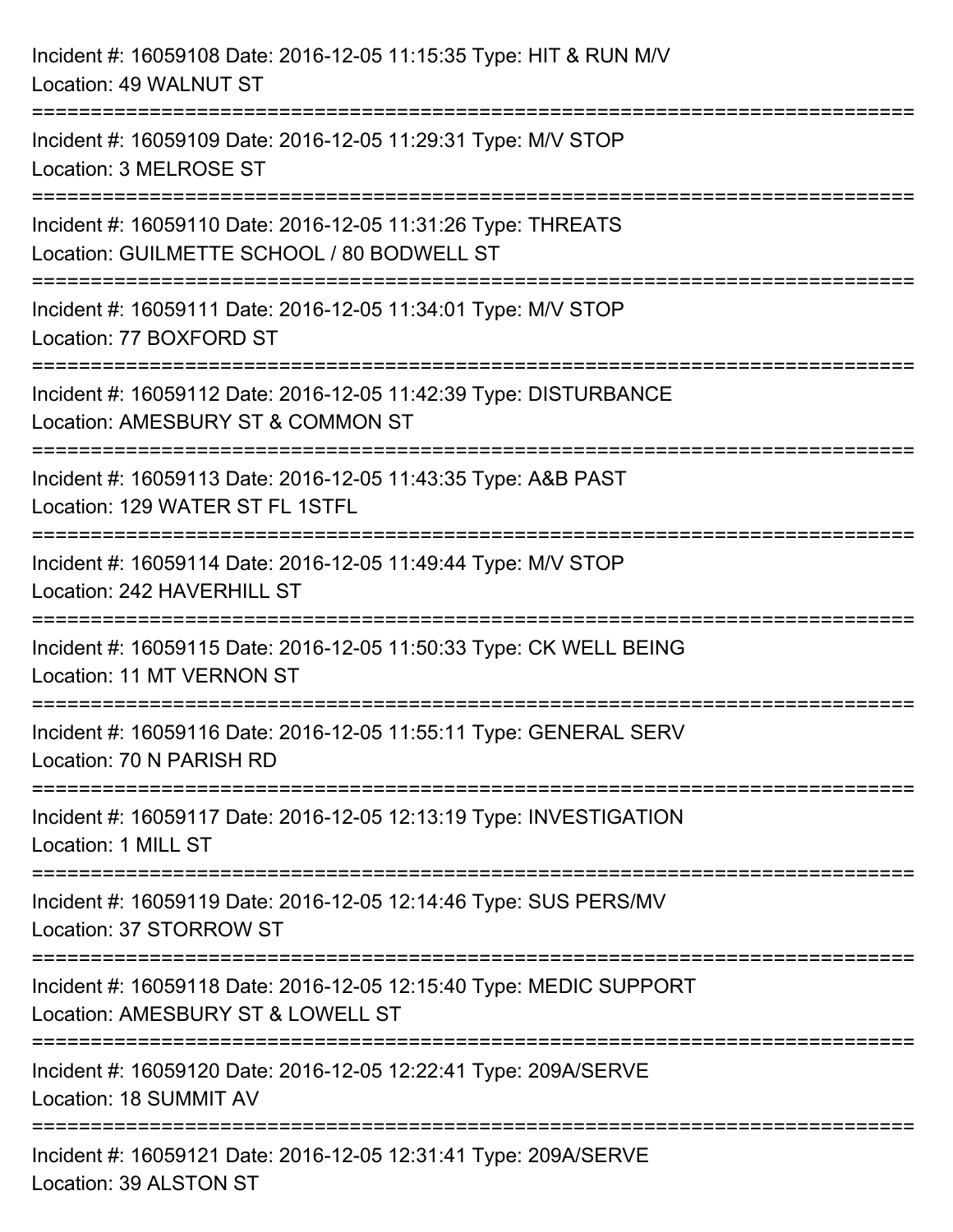| Incident #: 16059122 Date: 2016-12-05 12:42:15 Type: 209A/SERVE<br>Location: 24 BIRCH ST                                      |
|-------------------------------------------------------------------------------------------------------------------------------|
| Incident #: 16059123 Date: 2016-12-05 12:55:22 Type: RECOV/STOL/MV<br>Location: 636 HOWARD ST                                 |
| Incident #: 16059124 Date: 2016-12-05 12:58:21 Type: SUS PERS/MV<br>Location: 139 MAY ST                                      |
| Incident #: 16059125 Date: 2016-12-05 13:01:52 Type: COURT DOC SERVE<br>Location: 123 LOWELL ST                               |
| Incident #: 16059126 Date: 2016-12-05 13:06:16 Type: M/V STOP<br>Location: 50 BROADWAY<br>=================================== |
| Incident #: 16059127 Date: 2016-12-05 13:10:33 Type: UNWANTEDGUEST<br>Location: 50 BROADWAY                                   |
| Incident #: 16059128 Date: 2016-12-05 13:15:32 Type: ASSSIT OTHER PD<br>Location: 24 HILLTOP AV                               |
| Incident #: 16059129 Date: 2016-12-05 13:18:40 Type: MEDIC SUPPORT<br>Location: 379 HAVERHILL ST                              |
| Incident #: 16059130 Date: 2016-12-05 13:30:10 Type: 209A/SERVE<br>Location: 158 WATER ST                                     |
| Incident #: 16059131 Date: 2016-12-05 13:47:10 Type: M/V STOP<br>Location: BRADFORD ST & CONCORD ST                           |
| Incident #: 16059132 Date: 2016-12-05 13:59:35 Type: M/V STOP<br>Location: 18 MAY ST<br>==================                    |
| Incident #: 16059133 Date: 2016-12-05 14:05:39 Type: M/V STOP<br>Location: CANAL ST & UNION ST                                |
| Incident #: 16059134 Date: 2016-12-05 14:06:42 Type: M/V STOP<br>Location: CANAL ST & UNION ST                                |
| Incident #: 16059136 Date: 2016-12-05 14:18:55 Type: LARCENY/PAST<br>Location: 59 JACKSON ST                                  |

===========================================================================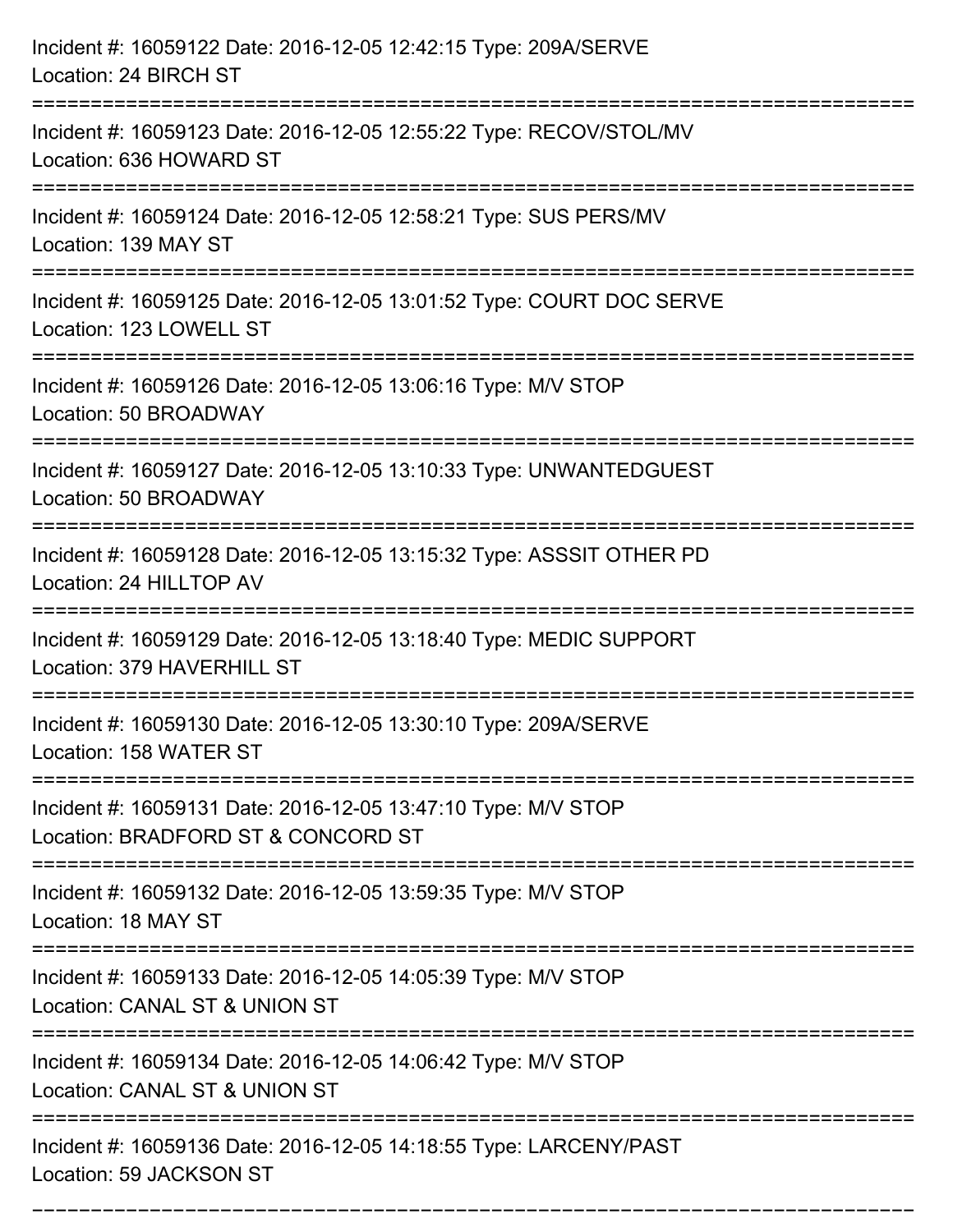| Incident #: 16059135 Date: 2016-12-05 14:19:25 Type: ALARM/BURG<br>Location: MUNOZ RESD / 42 ROWE ST                                 |
|--------------------------------------------------------------------------------------------------------------------------------------|
| Incident #: 16059137 Date: 2016-12-05 14:41:11 Type: M/V STOP<br>Location: 191 ABBOTT ST                                             |
| Incident #: 16059138 Date: 2016-12-05 14:42:51 Type: INVEST CONT<br>Location: 1 MILL ST                                              |
| Incident #: 16059139 Date: 2016-12-05 14:47:06 Type: DOMESTIC/PAST<br>Location: 9 NELSON ST FL 2NDFL                                 |
| Incident #: 16059141 Date: 2016-12-05 14:50:49 Type: LIC PLATE STO<br>Location: WINTHROP AV<br>:==================================== |
| Incident #: 16059140 Date: 2016-12-05 14:51:13 Type: M/V STOP<br>Location: 188 PHILLIPS ST                                           |
| Incident #: 16059142 Date: 2016-12-05 14:52:45 Type: ANIMAL COMPL<br>Location: 245 PROSPECT ST FL 3RDFL                              |
| Incident #: 16059143 Date: 2016-12-05 15:11:38 Type: 209A/SERVE<br>Location: 44 PLEASANT ST                                          |
| Incident #: 16059144 Date: 2016-12-05 15:13:31 Type: MV/BLOCKING<br>Location: 256 ESSEX ST                                           |
| Incident #: 16059145 Date: 2016-12-05 15:17:07 Type: M/V STOP<br>Location: 156 BUTLER ST                                             |
| Incident #: 16059146 Date: 2016-12-05 15:39:28 Type: GUN CALL<br>Location: GENERAL & GARDEN ST                                       |
| Incident #: 16059147 Date: 2016-12-05 15:42:26 Type: ASSSIT OTHER PD<br>Location: 24 HILLTOP AV                                      |
| Incident #: 16059148 Date: 2016-12-05 15:52:39 Type: DOMESTIC/PROG<br>Location: 355 PARK ST #APT304                                  |
| Incident #: 16059149 Date: 2016-12-05 16:00:49 Type: MEDIC SUPPORT<br>Location: 45 SWAN ST #APT1                                     |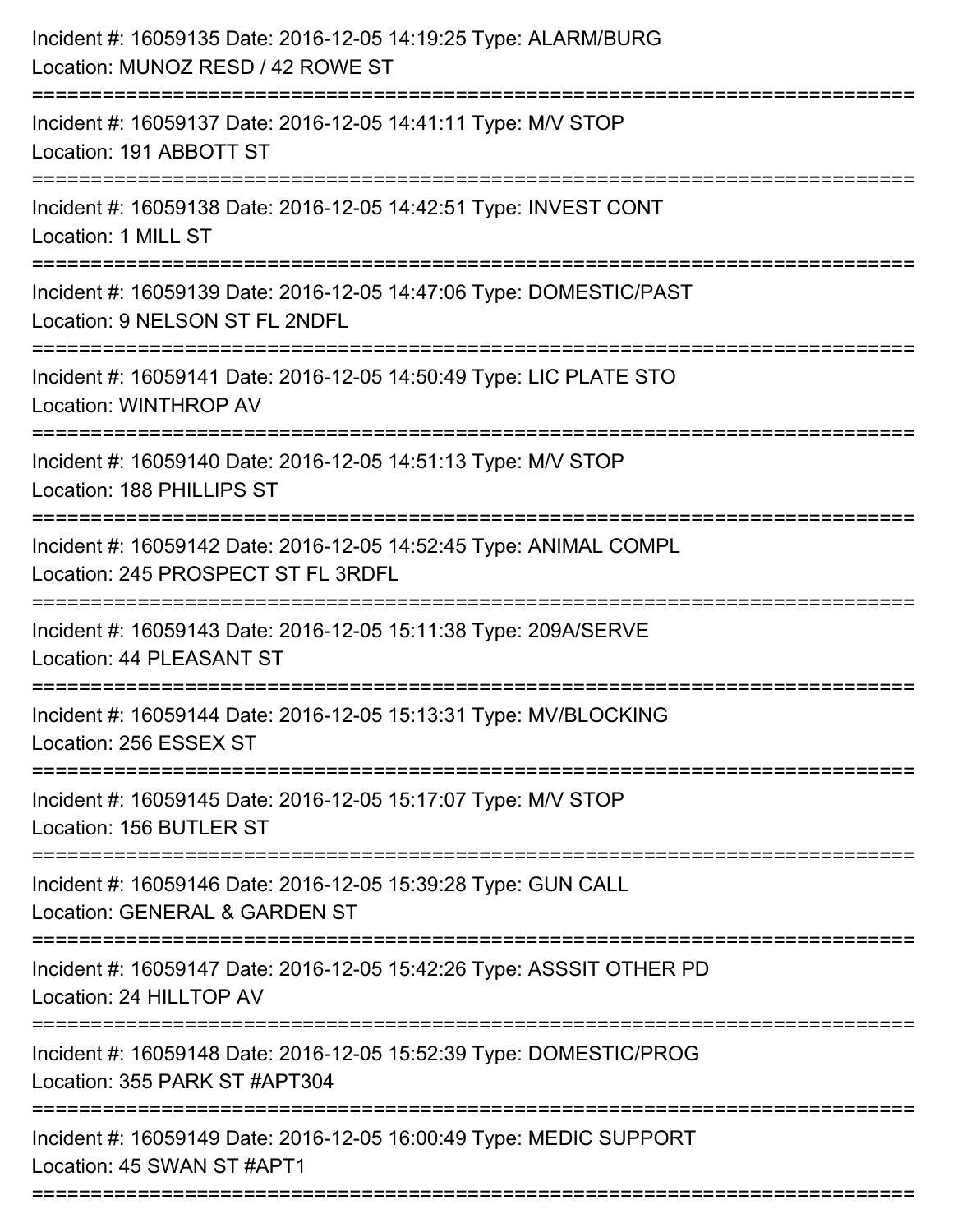Location: LORING ST & SALEM ST

| Incident #: 16059151 Date: 2016-12-05 16:10:37 Type: THREATS<br>Location: PHOENIX ACADEMY / 15 UNION ST                                                         |
|-----------------------------------------------------------------------------------------------------------------------------------------------------------------|
| Incident #: 16059152 Date: 2016-12-05 16:25:45 Type: LOST PROPERTY<br>Location: 80 HAVERHILL ST                                                                 |
| Incident #: 16059153 Date: 2016-12-05 16:31:46 Type: THREATS<br>Location: 15 UNION ST                                                                           |
| Incident #: 16059154 Date: 2016-12-05 16:37:23 Type: CK WELL BEING<br><b>Location: MERRIMACK ST</b>                                                             |
| Incident #: 16059155 Date: 2016-12-05 16:57:51 Type: ASSSIT OTHER PD<br>Location: 155 WEARE ST                                                                  |
| Incident #: 16059156 Date: 2016-12-05 17:07:28 Type: 911 HANG UP<br>Location: 172 LAWRENCE ST #323B                                                             |
| Incident #: 16059157 Date: 2016-12-05 17:12:21 Type: ALARM/HOLD<br>Location: HABIT-OPCO / 10 EMBANKMENT RD                                                      |
| Incident #: 16059158 Date: 2016-12-05 17:33:15 Type: ASSSIT OTHER PD<br>Location: 18 JAMAICA ST                                                                 |
| Incident #: 16059159 Date: 2016-12-05 17:45:10 Type: ALARM/BURG<br>Location: RESD; MARILIN FONSECA / 80 MARSTON ST                                              |
| ================================<br>===============================<br>Incident #: 16059160 Date: 2016-12-05 17:47:22 Type: M/V STOP<br>Location: 200 COMMON ST |
| Incident #: 16059161 Date: 2016-12-05 17:54:05 Type: INVESTIGATION<br>Location: 82 BUNKERHILL ST                                                                |
| Incident #: 16059162 Date: 2016-12-05 17:59:19 Type: UNKNOWN PROB<br>Location: ALLSTON ST & DALE ST                                                             |
| Incident #: 16059163 Date: 2016-12-05 18:10:57 Type: M/V STOP<br>Location: MARKET ST & PARKER ST                                                                |
|                                                                                                                                                                 |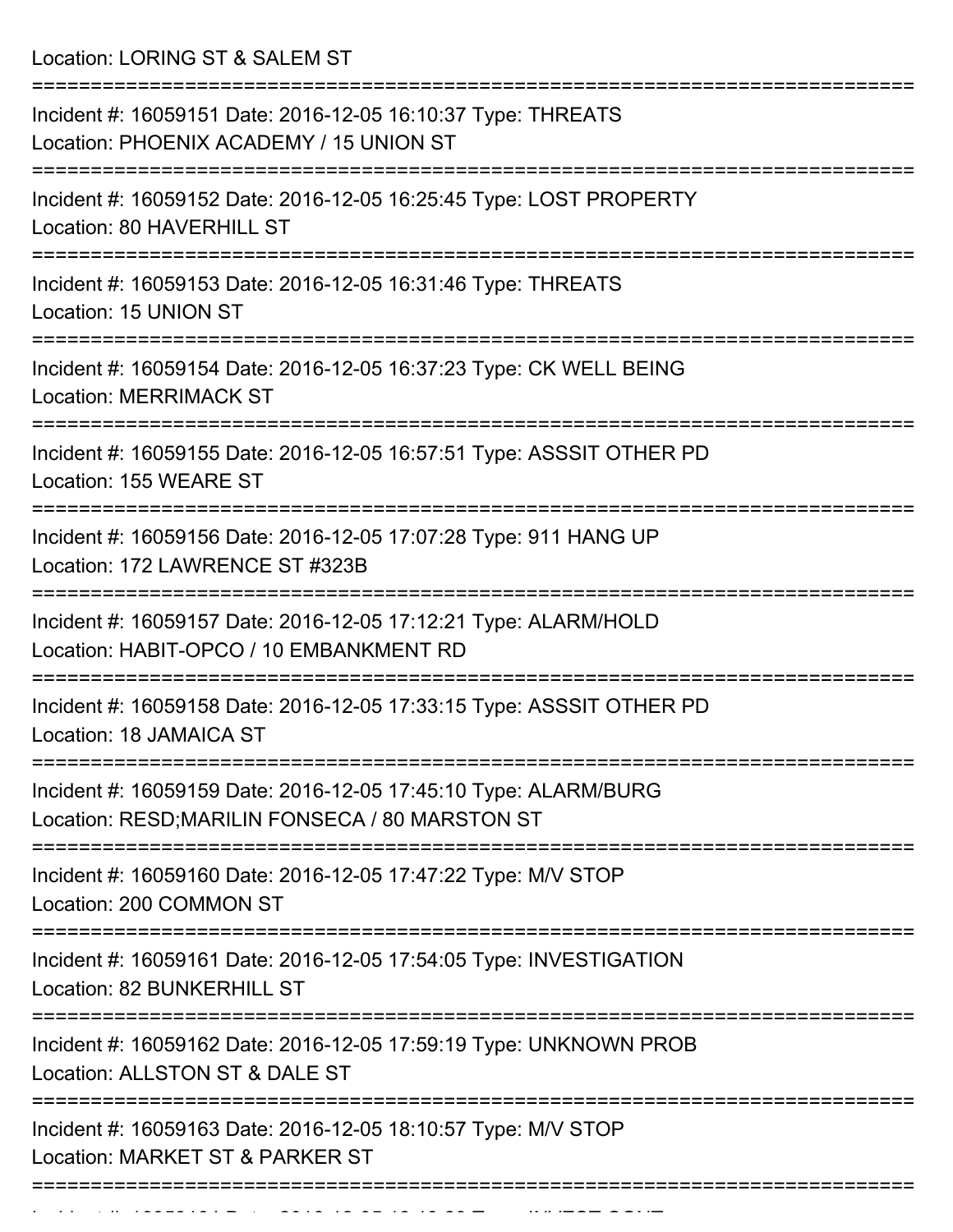Location: 8 EXCHANGE ST

| Incident #: 16059165 Date: 2016-12-05 18:25:16 Type: M/V STOP<br>Location: HAMPSHIRE ST & LOWELL ST                        |
|----------------------------------------------------------------------------------------------------------------------------|
| Incident #: 16059166 Date: 2016-12-05 18:41:59 Type: HIT & RUN M/V<br>Location: MELROSE ST & WATER ST                      |
| Incident #: 16059167 Date: 2016-12-05 18:49:42 Type: M/V STOP<br>Location: 81 BROOK ST                                     |
| Incident #: 16059168 Date: 2016-12-05 19:02:22 Type: DOMESTIC/PROG<br>Location: 41 WEST ST FL 2                            |
| Incident #: 16059169 Date: 2016-12-05 19:07:18 Type: DISORDERLY<br>Location: 4 INMAN ST                                    |
| Incident #: 16059170 Date: 2016-12-05 19:08:21 Type: GENERAL SERV<br>Location: WINTHROP AV                                 |
| =====================<br>Incident #: 16059171 Date: 2016-12-05 19:20:52 Type: LOCKOUT<br>Location: 145 EXCHANGE ST #D      |
| Incident #: 16059172 Date: 2016-12-05 19:23:30 Type: A&B PAST<br>Location: 40 LAWRENCE ST                                  |
| Incident #: 16059173 Date: 2016-12-05 19:38:26 Type: M/V STOP<br>Location: PROSPECT ST & VINE ST                           |
| Incident #: 16059174 Date: 2016-12-05 19:38:36 Type: ALARM/BURG<br>Location: SHOWCASE CINEMA / 6 CHICKERING ST             |
| Incident #: 16059175 Date: 2016-12-05 19:44:03 Type: DISTURBANCE<br>Location: 10 ROWE ST                                   |
| Incident #: 16059176 Date: 2016-12-05 19:49:57 Type: M/V STOP<br>Location: BERKELEY ST & E HAVERHILL ST                    |
| Incident #: 16059177 Date: 2016-12-05 19:54:11 Type: ALARM/BURG<br>Location: LA NAEIONAL (ENVIOS DE VALORES / 233 BROADWAY |
|                                                                                                                            |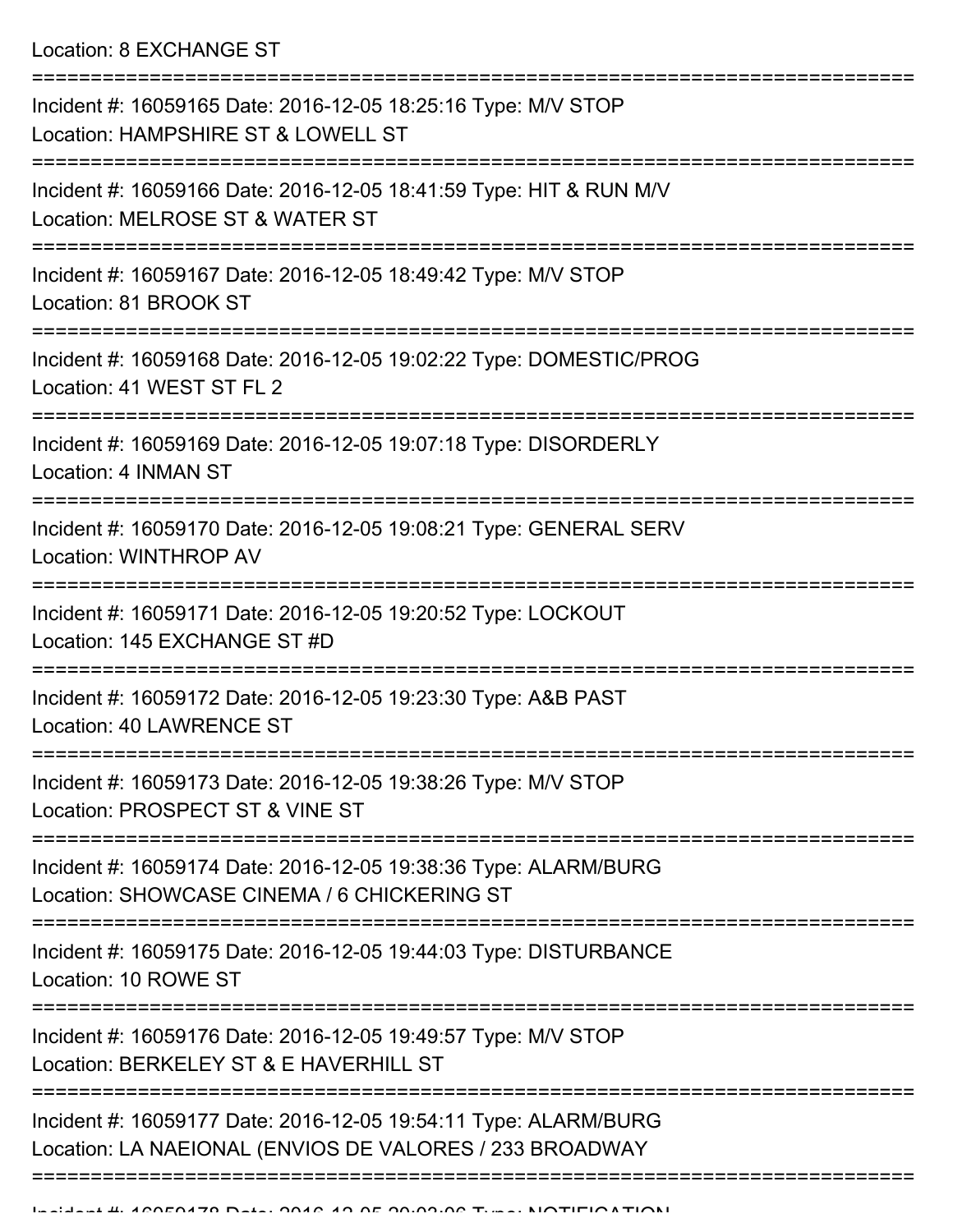Location: 13 SHORT ST #D1 =========================================================================== Incident #: 16059179 Date: 2016-12-05 20:10:12 Type: GENERAL SERV Location: 308 LOWELL ST FL 1 =========================================================================== Incident #: 16059180 Date: 2016-12-05 20:25:34 Type: ALARM/BURG Location: 2 COMMONWEALTH DR =========================================================================== Incident #: 16059181 Date: 2016-12-05 20:34:40 Type: M/V STOP Location: LESLIE ST & WOODLAND ST =========================================================================== Incident #: 16059182 Date: 2016-12-05 20:47:41 Type: TRESPASSING Location: 2- 4 BENNINGTON ST =========================================================================== Incident #: 16059183 Date: 2016-12-05 21:05:24 Type: M/V STOP Location: LEONARD AV =========================================================================== Incident #: 16059184 Date: 2016-12-05 21:15:50 Type: HIT & RUN M/V Location: 473 ESSEX ST =========================================================================== Incident #: 16059185 Date: 2016-12-05 21:34:39 Type: ALARM/BURG Location: LA NAEIONAL (ENVIOS DE VALORES / 233 BROADWAY =========================================================================== Incident #: 16059186 Date: 2016-12-05 22:04:37 Type: ASSSIT OTHER PD Location: 99 WINTHROP AV =========================================================================== Incident #: 16059187 Date: 2016-12-05 22:06:16 Type: HIT & RUN M/V Location: CHICKERING ST & WINTHROP AV =========================================================================== Incident #: 16059188 Date: 2016-12-05 22:06:35 Type: M/V STOP Location: CANAL ST & HAMPSHIRE ST =========================================================================== Incident #: 16059189 Date: 2016-12-05 22:11:51 Type: WARRANT SERVE Location: 1 TREMONT ST =========================================================================== Incident #: 16059190 Date: 2016-12-05 22:15:31 Type: SHOTS FIRED Location: 240 WATER ST =========================================================================== Incident #: 16059191 Date: 2016-12-05 22:20:35 Type: M/V STOP Location: WINTHROP AV ===========================================================================

Incident #: 16059192 Date: 2016-12-05 22:24:25 Type: M/V STOP